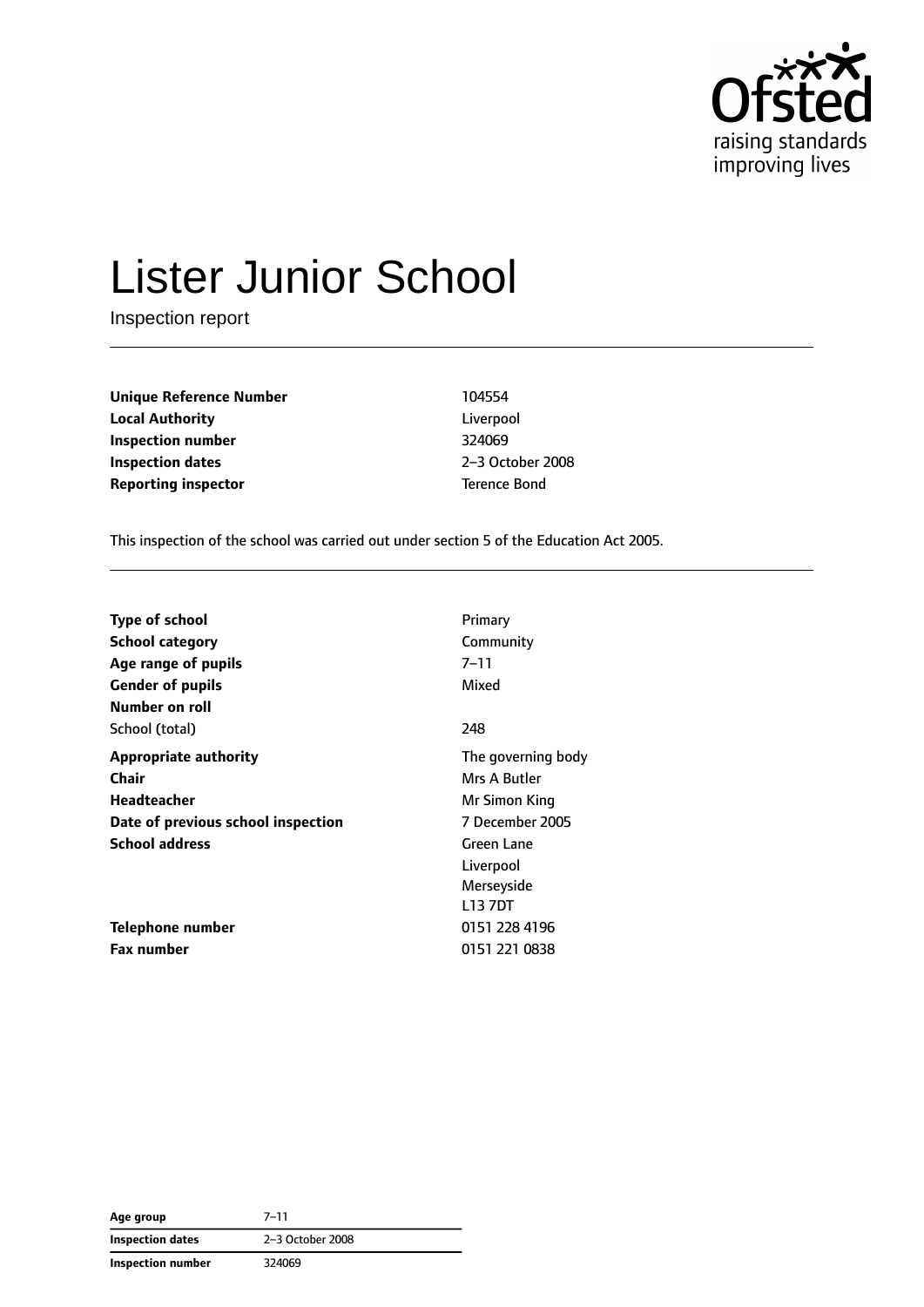.

<sup>©</sup> Crown copyright 2008

Website: www.ofsted.gov.uk

This document may be reproduced in whole or in part for non-commercial educational purposes, provided that the information quoted is reproduced without adaptation and the source and date of publication are stated.

Further copies of this report are obtainable from the school. Under the Education Act 2005, the school must provide a copy of this report free of charge to certain categories of people. A charge not exceeding the full cost of reproduction may be made for any other copies supplied.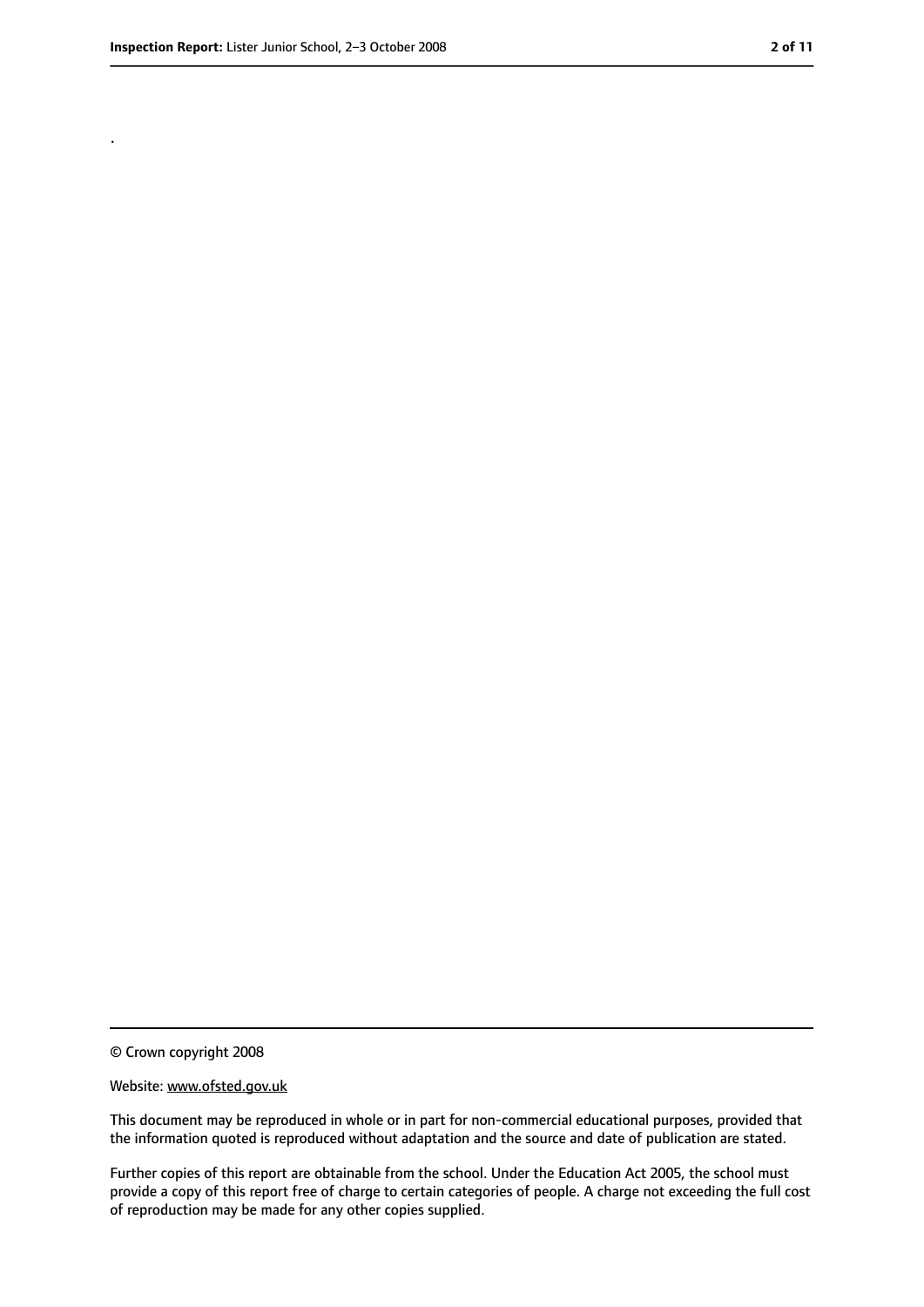# **Introduction**

The inspection was carried out by two Additional Inspectors.

## **Description of the school**

The school, which is larger than most junior schools, is situated in the north of Liverpool in an area of mixed housing. Pupils come from a variety of social backgrounds, with a proportion higher than the national average eligible for free school meals. Most pupils are of White British heritage although there are a small number of pupils from minority ethnic backgrounds. The proportion of pupils with learning difficulties and/or disabilities is above that found in most schools. The school has the Healthy Schools Award and the Activemark.

The headteacher, appointed in September 2007, was absent through illness for several months and returned to school at the beginning of this term September 2008. During his absence, the two assistant headteachers led and managed the school; this was agreed by the governing body and the local authority.

## **Key for inspection grades**

| Grade 1 | Outstanding  |
|---------|--------------|
| Grade 2 | Good         |
| Grade 3 | Satisfactory |
| Grade 4 | Inadequate   |
|         |              |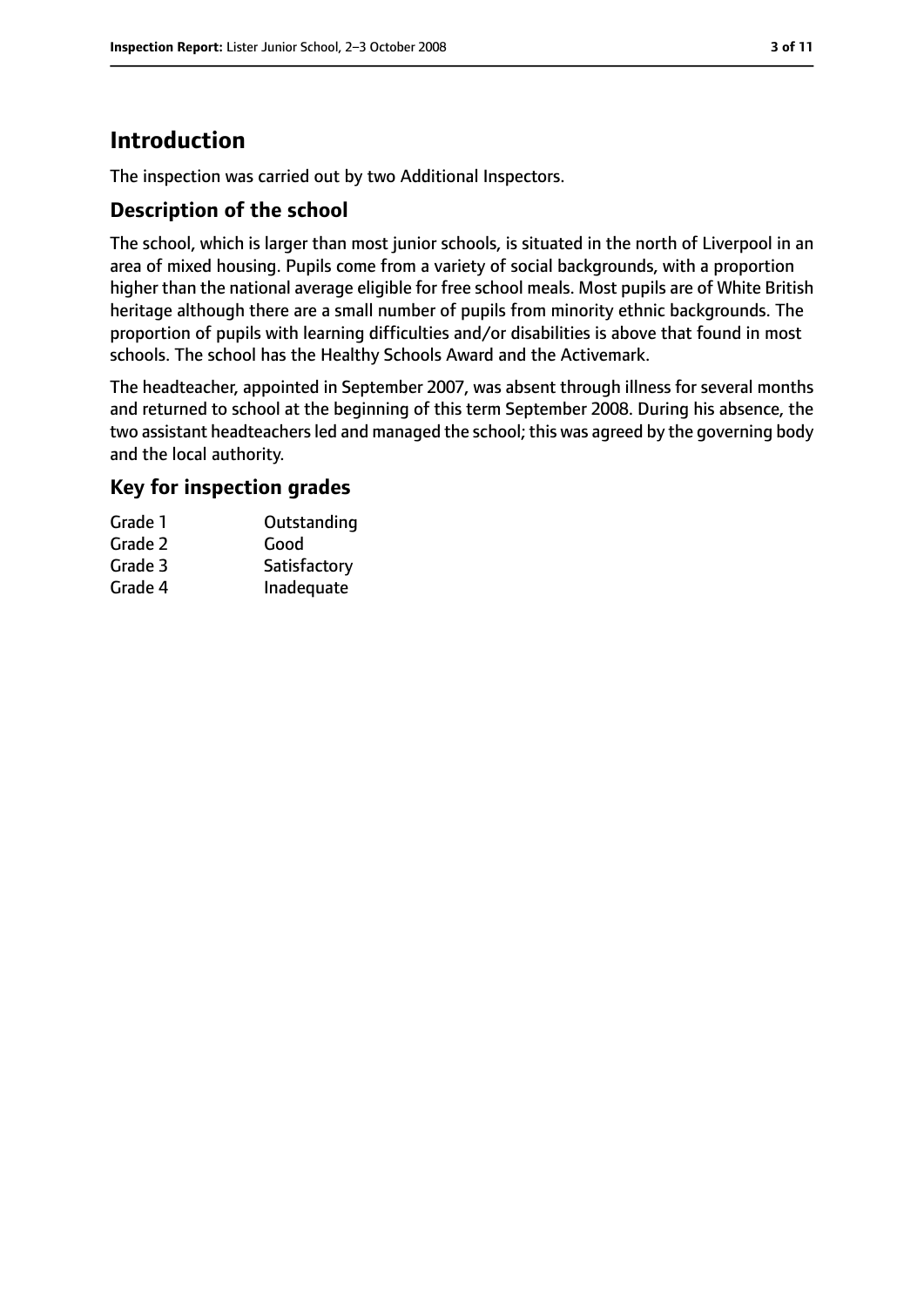# **Overall effectiveness of the school**

#### **Grade: 3**

Lister Junior School is a satisfactory and improving school. It provides satisfactory value for money. Good relationships in the school result in pupils feeling valued by staff and each other. These positive attitudes contribute to pupils' good personal development and are illustrated by their good behaviour. Parents value the school's caring ethos and have confidence in the staff's ability to deal with any concerns they may have about their children's education and well-being.

There have been several recent initiatives designed to bring about improvements in achievement, for example in relation to the guidance pupils receive to help them improve their work, but as yet these have not had time to impact fully on pupils' standards and achievement. Standards by the end of Year 6 are at the levels expected. The provisional 2008 Key Stage 2 national test results for Year 6 pupils show an improvement on the previous year in English, but the underperformance in writing, especially by boys is still evident. This is something the school has highlighted through its monitoring and tracking procedures. As a result, the school has recently introduced a programme designed to improve writing skills. The number of pupils achieving the higher level in science has improved but there was a drop in those achieving at the higher level in mathematics. The higher attaining pupils do not always make the progress they are capable of.

Pupils have a good understanding of what constitutes a healthy lifestyle. They know how to stay safe and appreciate all the school does to make them aware of this. They enjoy coming to school and are happy to talk about all the activities in which they participate, such as the after-school clubs and the residential visit. This evident enjoyment of school is reflected in the improved level of attendance, which is now above the national average. The school provides good opportunities for pupils to become involved in school and local community events. Pupils have an appropriate understanding of the wider national and international community.

Teaching and learning are satisfactory overall. Where learning is good or better, lessons are brisk, purposeful and pupils' work is matched carefully to the needs of all abilities, particularly so for the more able. However, in satisfactory lessons this is not always the case and the needs of the more able pupils are not always promoted well enough in class. This is particularly so in English and mathematics. Support for those pupils with learning difficulties and/or disabilities is well provided by experienced teaching assistants. Resources, including interactive whiteboards, are used well during some parts of lessons and pupils enjoy using information and communication technology (ICT).

The curriculum includes an appropriate emphasis on developing English and mathematical skills but there are few opportunities to practise these skills in other subjects. While the school's self-evaluation process includes assessment and tracking information, this is not yet used effectively to determine the most appropriate action aimed at raising standards and increasing achievement. The good quality pastoral care provided by the school is highly appreciated by parents. Pupils feel confident about the school's ability to deal with any concerns they may have.

The headteacher, supported by the two assistant headteachers, are committed to improving the school further, for example through involvement in a range of initiatives, such as the School Improvement Programme, managed by the local authority. The supportive governing body is developing confidence in acting as the school's 'critical friend'. The school demonstrates a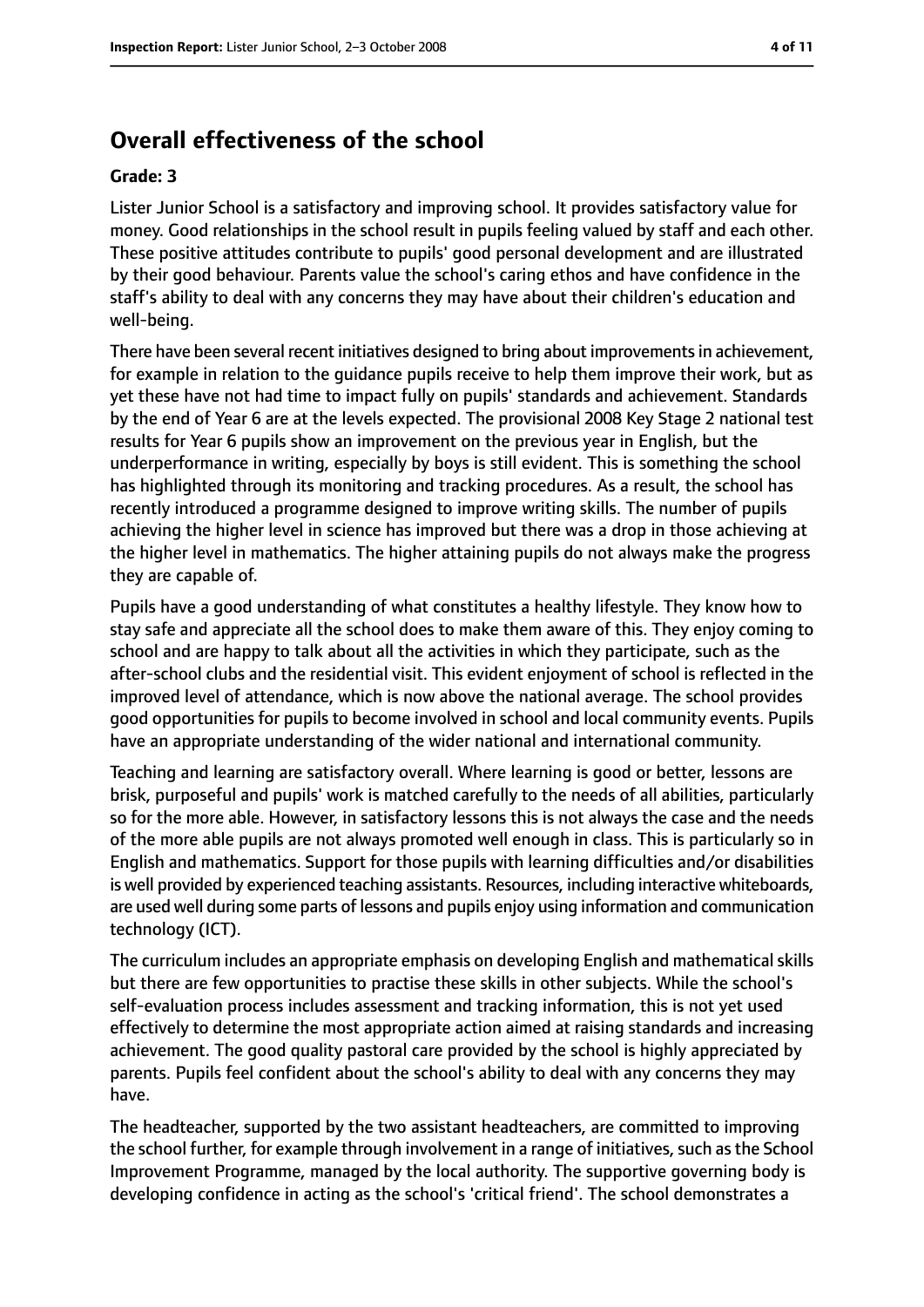satisfactory capacity to improve, as shown in the recent improvements set in train to improve achievement.

### **What the school should do to improve further**

- Raise standards in English and mathematics, especially in boys writing and for the more able pupils.
- Provide more opportunities for extending the development of English and mathematics skills across the range of subjects.
- Make better use of assessment and tracking information to quide the school's action towards raising achievement.

A small proportion of the schools whose overall effectiveness is judged satisfactory but have areas of underperformance will receive a monitoring visit by an Ofsted inspector before the next section 5 inspection.

# **Achievement and standards**

#### **Grade: 3**

Achievement is satisfactory and standards are broadly average at the end of Year 6. Since the last inspection, standards have remained fairly stable at the average level in mathematics but there has been some fluctuation in results in English and science. In 2007, the number of pupils achieving at the higher level in English was fewer than in mathematics and science. Boys' performance in English was not as good as in other subjects. The school highlighted this as part of its monitoring and tracking procedures, and a focus on reading acrossthe school resulted in some improvements. Pupils' provisional 2008 resultsindicate an improvement at the expected level in English, mathematics and science. While standards are improving, the more able pupils do not always reach the standards they are capable of in English and mathematics. Boy's writing is also a weakness. All groups of pupils make satisfactory progress, including those with learning difficulties and/or disabilities.

# **Personal development and well-being**

#### **Grade: 2**

Pupils' personal development and well-being are good. Pupils have a good understanding of what constitutes a healthy lifestyle. They proudly talk about how the school has received the Healthy Schools Award on three occasions. Pupils know how to stay safe and appreciate what the school does to make them aware of this. They say they enjoy coming to school and this is reflected in the much improved attendance which is now above the national average. They talk enthusiastically about the range of physical activities in which they are able to take part and say they like using the playground equipment. This enables the good development of teamwork and collaborative skills. Pupils have the opportunity to participate in local community events and have links with the nearby church and residential home. Their spiritual, moral and social development are good, although their understanding of the global community and cultural awareness are less well developed. The systems for managing behaviour are clear and well understood by pupils. As a result, they enjoy the rewards for their efforts and behaviour in lessons and around school is good. The wide range of opportunities for the development of their ICT skills enables pupils to gain a high degree of confidence when using computers. This is a very positive aspect in their overall good preparation for their future economic well-being.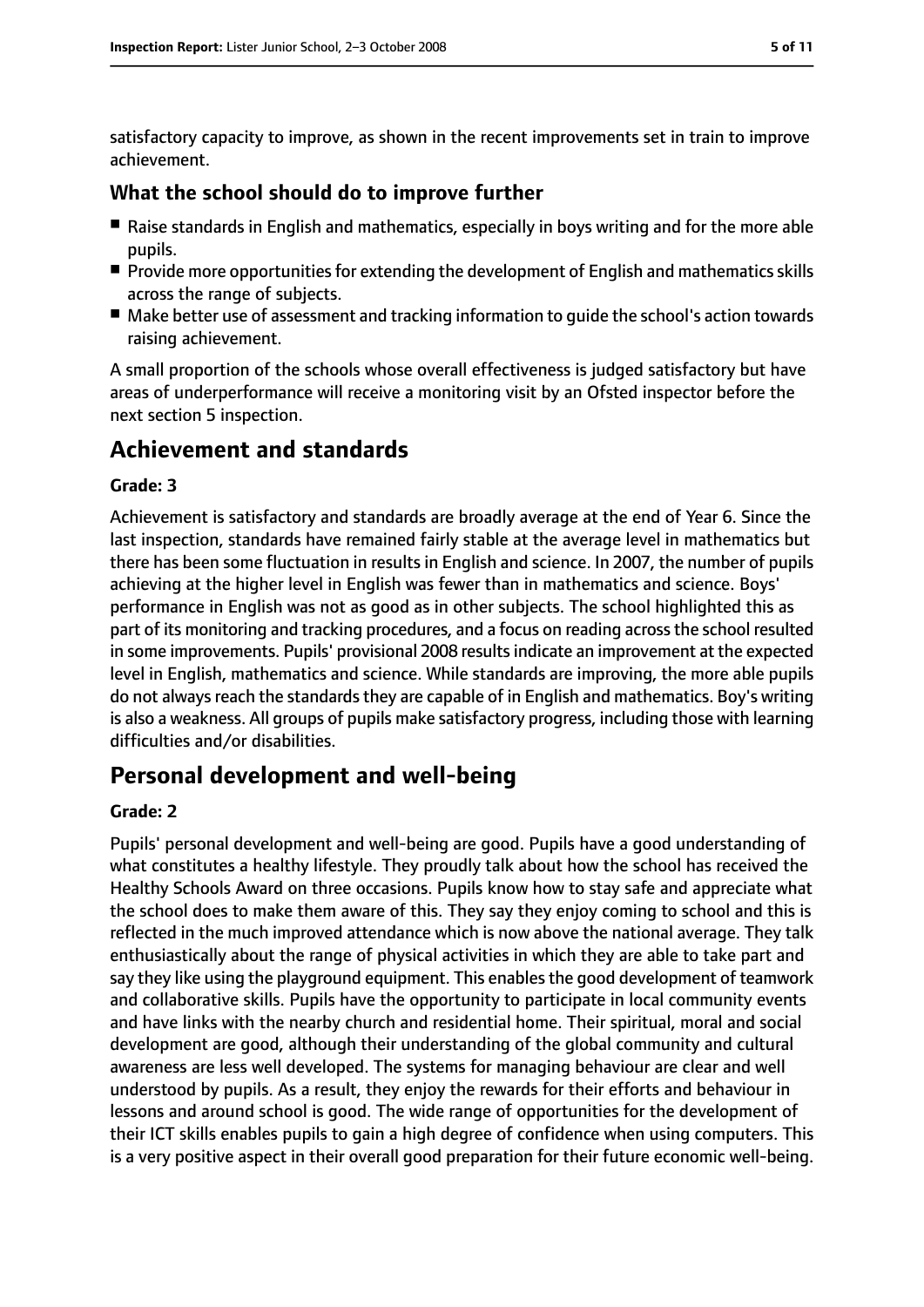# **Quality of provision**

# **Teaching and learning**

#### **Grade: 3**

The quality of teaching and learning across the school is satisfactory, although some teaching is good or better. Where this is the case, there is a good balance between teacher-led and independent activities, which fully engages the pupils. As a result, pupils make good progress in a purposeful working environment. A good example of this was seen in a physical education lesson where the children were using hoola hoops as an individual and also a group activity to good effect. This enabled the development of good teamwork and collaborative skills. Frequently, the pace of learning is not fast enough and work is not always matched to the different levels of ability, particularly for the more able pupils. On occasions, pupils are unclear about what they have to do in their independent activities and this can slow their progress. Resources, including interactive whiteboards, are used well to support the introductory part of the lesson. Pupils with learning difficulties and/or disabilities are well supported by experienced teaching assistants. Teachers have begun to use informative marking to help pupils understand what they need to do in order to improve their learning.

#### **Curriculum and other activities**

#### **Grade: 3**

While there is an appropriate emphasis throughout the school on developing English and mathematical skills, there are relatively few examples where this has been extended across the other subjects of the curriculum. Satisfactory provision is made for pupils with learning difficulties and /or disabilities. The curriculum provides well for pupils to develop their personal and social skills. The high profile given to a wide range of enrichment activities, including visits, learning modern foreign languages and after-school clubs in music, drama and sport, adds much to pupils' enjoyment of learning. There are also opportunities for pupils to take part in a residential visit, which extends their experiences of outdoor pursuits. This is something the pupils particularly enjoy talking about. The contribution of specialist teachers through the Sportslinx programme reinforces the school's aim to ensure that all the children have the opportunity to keep fit and stay healthy.

## **Care, guidance and support**

#### **Grade: 2**

The school provides very good pastoral care for its pupils and parents understandably appreciate this. Several commented about their confidence in the school's ability to deal with any concerns they may have about their children's education and welfare. The school has successfully focused on improving attendance since the last inspection through a number of well thought out initiatives. Pupils say they feel safe in school and know who to turn to if they need help. They also appreciate that they can use the 'worry box' and any concernsthey may have will be quickly acted upon by the school. Procedures for safeguarding pupils are thorough and rigorous. Positive links with outside agencies help to ensure that appropriate advice and support are given to those pupils who require additional help. Recently, there have been some promising improvements in academic guidance through effective marking of pupils' work and target setting but it is as yet too early to judge their impact on raising standards and increasing achievement.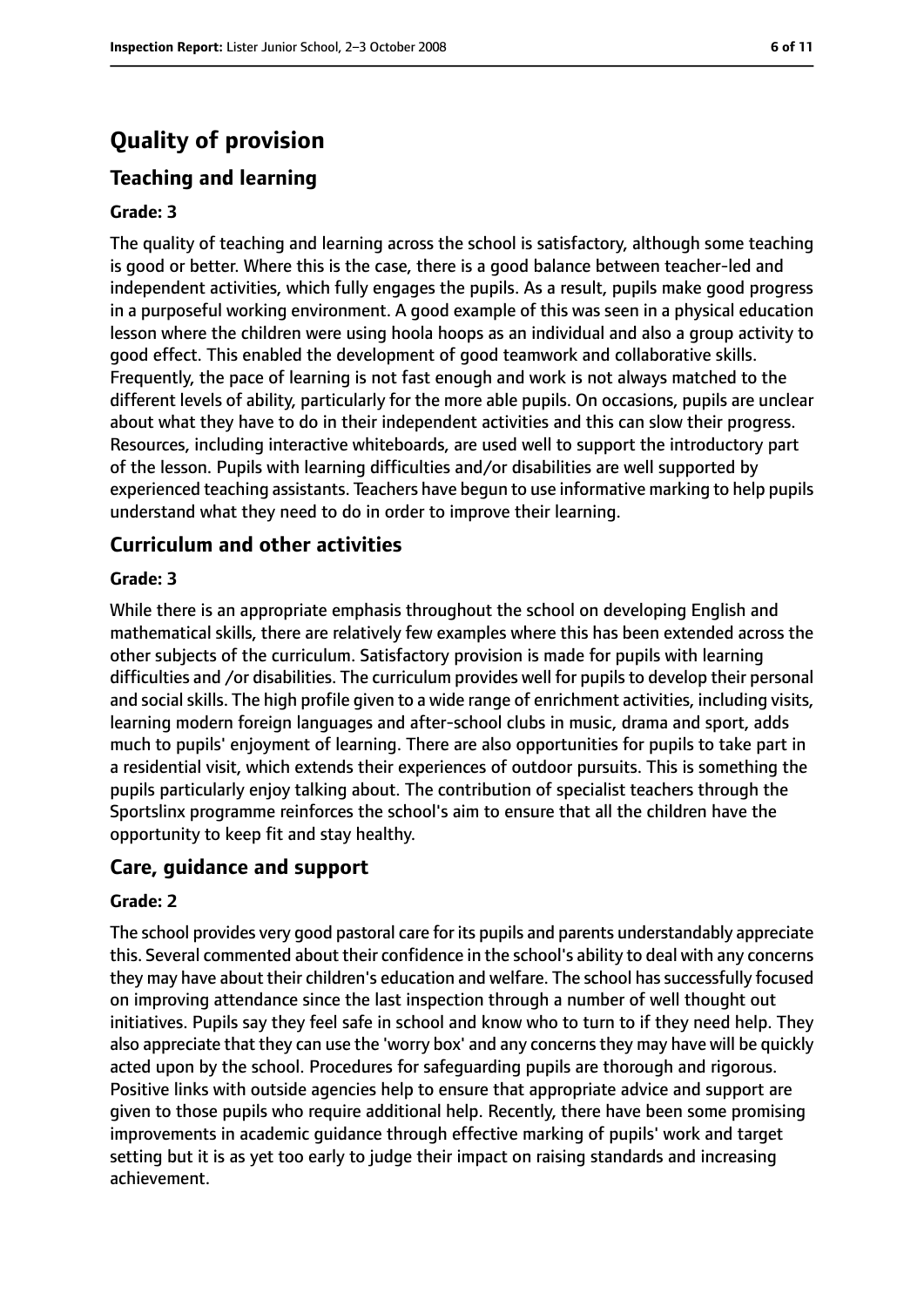# **Leadership and management**

#### **Grade: 3**

Leadership and management are satisfactory. The headteacher is well supported by the two assistant headteachers, who play an important part in leading and managing the school. The school development plan identifies priorities and appropriate actions to be taken to help the school meet its challenging targets. Performance management reviews of the staff take place annually, although other opportunities for senior staff with subject responsibilities to observe lessons and evaluate the quality of teaching and learning have not been developed. Key subject leaders monitor their areas of responsibility by checking teachers' planning and pupils' work but this does not focus strongly enough on evaluating the impact of initiatives introduced to improve pupils' progress. The school is aware of its responsibility for promoting community cohesion but this work is in the early stages of development. Governors fulfil their responsibilities and are kept well informed. They are aware of the school's strengths and areas for development and are committed to improving the school further.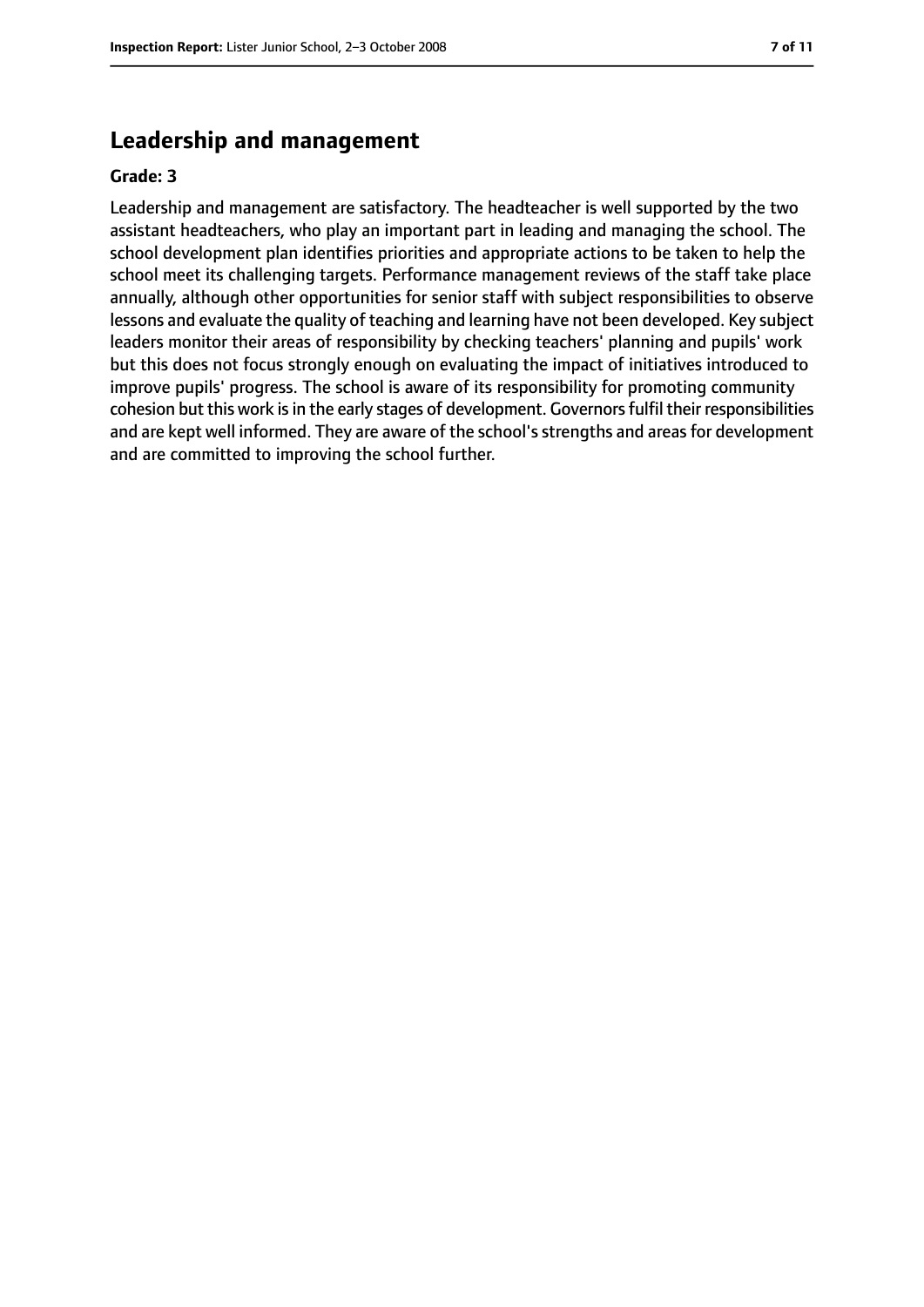**Any complaints about the inspection or the report should be made following the procedures set out in the guidance 'Complaints about school inspection', which is available from Ofsted's website: www.ofsted.gov.uk.**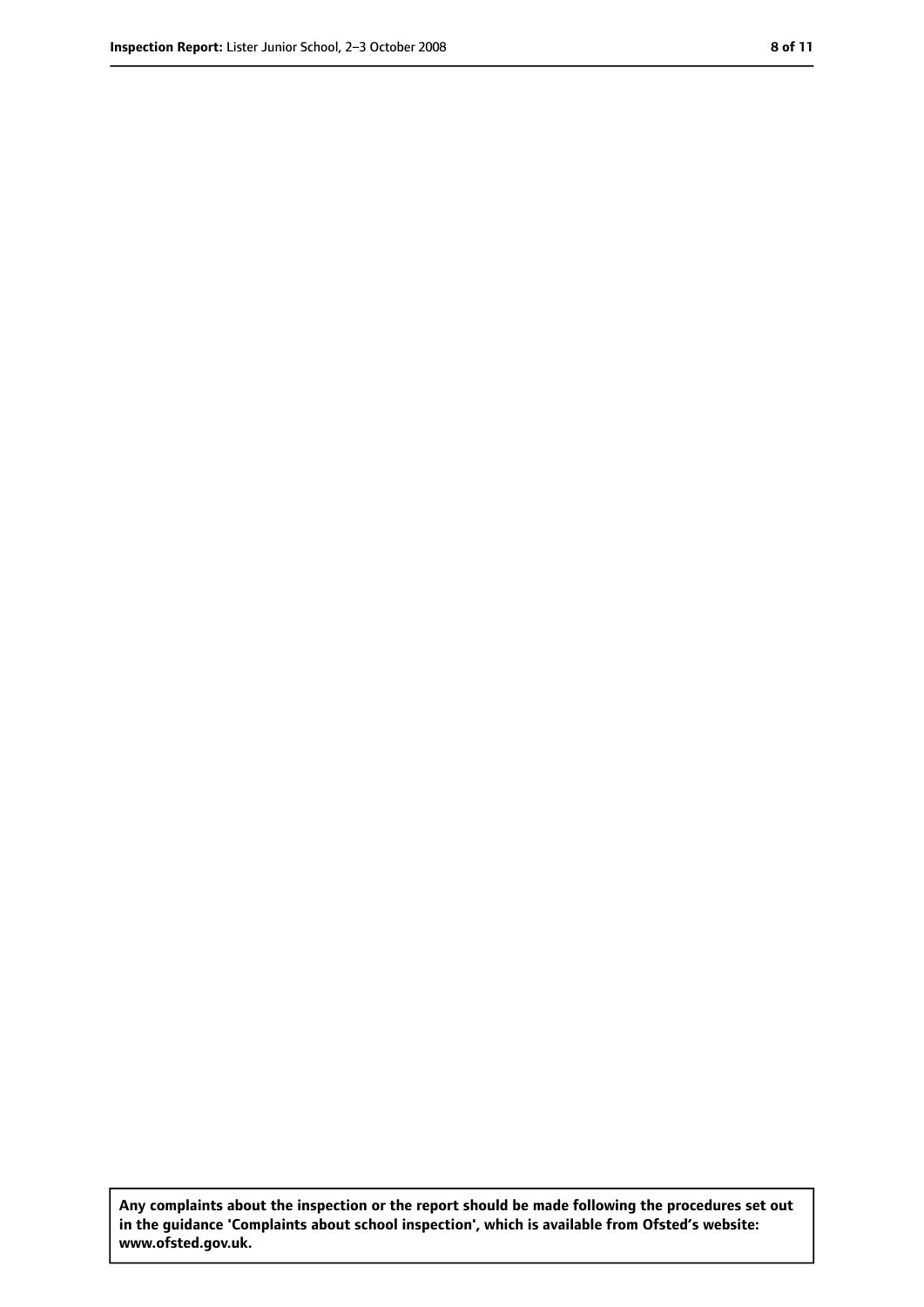# **Inspection judgements**

| ˈ Key to judgements: grade 1 is outstanding, grade 2 good, grade 3 satisfactory, and | <b>School</b>  |
|--------------------------------------------------------------------------------------|----------------|
| arade 4 inadequate                                                                   | <b>Overall</b> |

## **Overall effectiveness**

| How effective, efficient and inclusive is the provision of<br>education, integrated care and any extended services in meeting the<br>needs of learners? |     |
|---------------------------------------------------------------------------------------------------------------------------------------------------------|-----|
| Effective steps have been taken to promote improvement since the last<br>inspection                                                                     | Yes |
| How well does the school work in partnership with others to promote learners'<br>well being?                                                            |     |
| The capacity to make any necessary improvements                                                                                                         |     |

# **Achievement and standards**

| How well do learners achieve?                                                                               |  |
|-------------------------------------------------------------------------------------------------------------|--|
| $\perp$ The standards <sup>1</sup> reached by learners                                                      |  |
| How well learners make progress, taking account of any significant variations<br>between groups of learners |  |
| How well learners with learning difficulties and/or disabilities make progress                              |  |

## **Annex A**

<sup>&</sup>lt;sup>1</sup>Grade 1 - Exceptionally and consistently high; Grade 2 - Generally above average with none significantly below average; Grade 3 - Broadly average to below average; Grade 4 - Exceptionally low.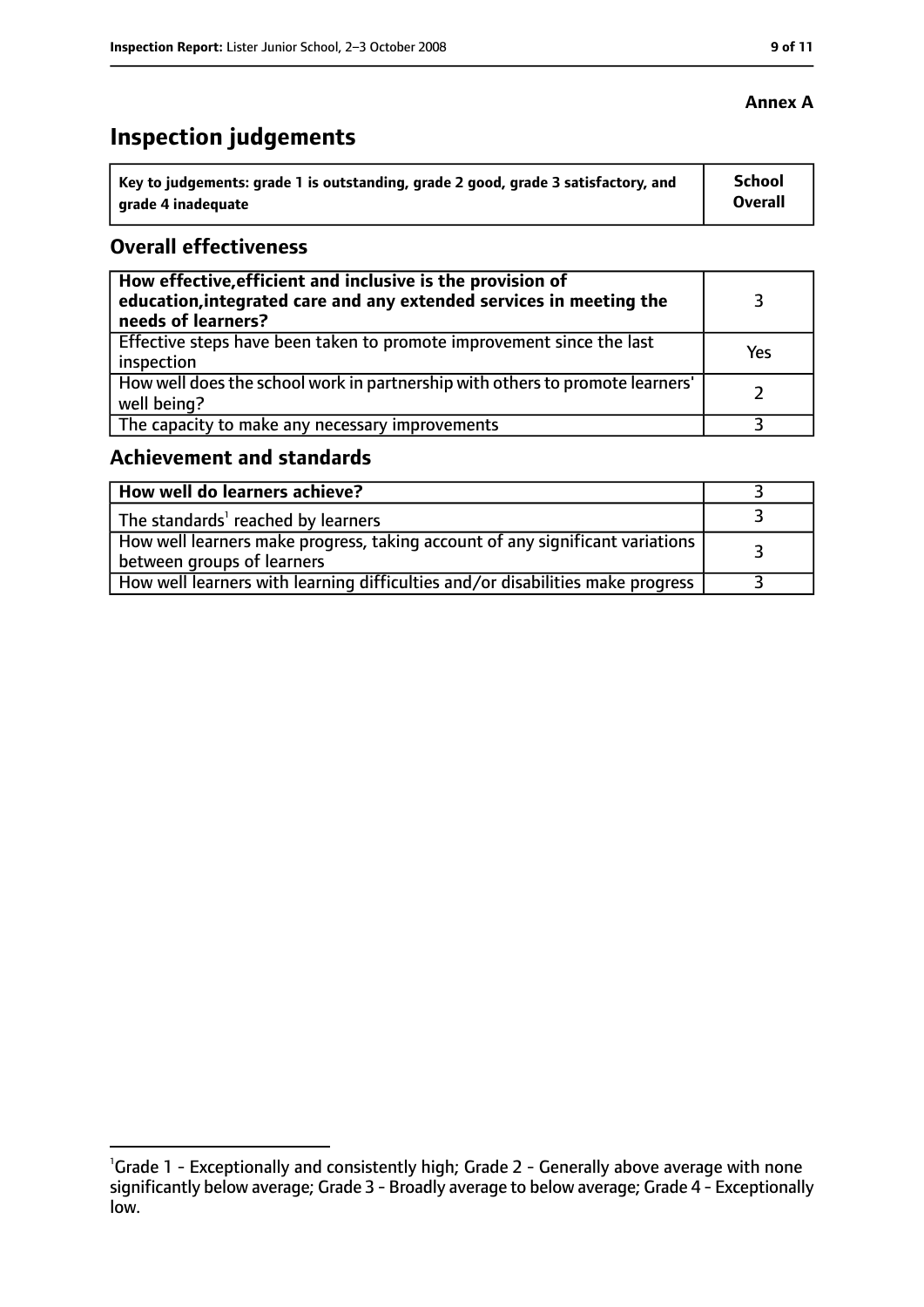# **Personal development and well-being**

| How good are the overall personal development and well-being of the<br>learners?                                 |  |
|------------------------------------------------------------------------------------------------------------------|--|
| The extent of learners' spiritual, moral, social and cultural development                                        |  |
| The extent to which learners adopt healthy lifestyles                                                            |  |
| The extent to which learners adopt safe practices                                                                |  |
| The extent to which learners enjoy their education                                                               |  |
| The attendance of learners                                                                                       |  |
| The behaviour of learners                                                                                        |  |
| The extent to which learners make a positive contribution to the community                                       |  |
| How well learners develop workplace and other skills that will contribute to<br>their future economic well-being |  |

# **The quality of provision**

| How effective are teaching and learning in meeting the full range of<br>learners' needs?              |  |
|-------------------------------------------------------------------------------------------------------|--|
| How well do the curriculum and other activities meet the range of needs and<br>interests of learners? |  |
| How well are learners cared for, quided and supported?                                                |  |

# **Leadership and management**

| How effective are leadership and management in raising achievement<br>and supporting all learners?                                              |           |
|-------------------------------------------------------------------------------------------------------------------------------------------------|-----------|
| How effectively leaders and managers at all levels set clear direction leading<br>to improvement and promote high quality of care and education |           |
| How effectively leaders and managers use challenging targets to raise standards                                                                 | 3         |
| The effectiveness of the school's self-evaluation                                                                                               | 3         |
| How well equality of opportunity is promoted and discrimination eliminated                                                                      |           |
| How well does the school contribute to community cohesion?                                                                                      | 3         |
| How effectively and efficiently resources, including staff, are deployed to<br>achieve value for money                                          | 3         |
| The extent to which governors and other supervisory boards discharge their<br>responsibilities                                                  | 3         |
| Do procedures for safequarding learners meet current government<br>requirements?                                                                | Yes       |
| Does this school require special measures?                                                                                                      | No        |
| Does this school require a notice to improve?                                                                                                   | <b>No</b> |